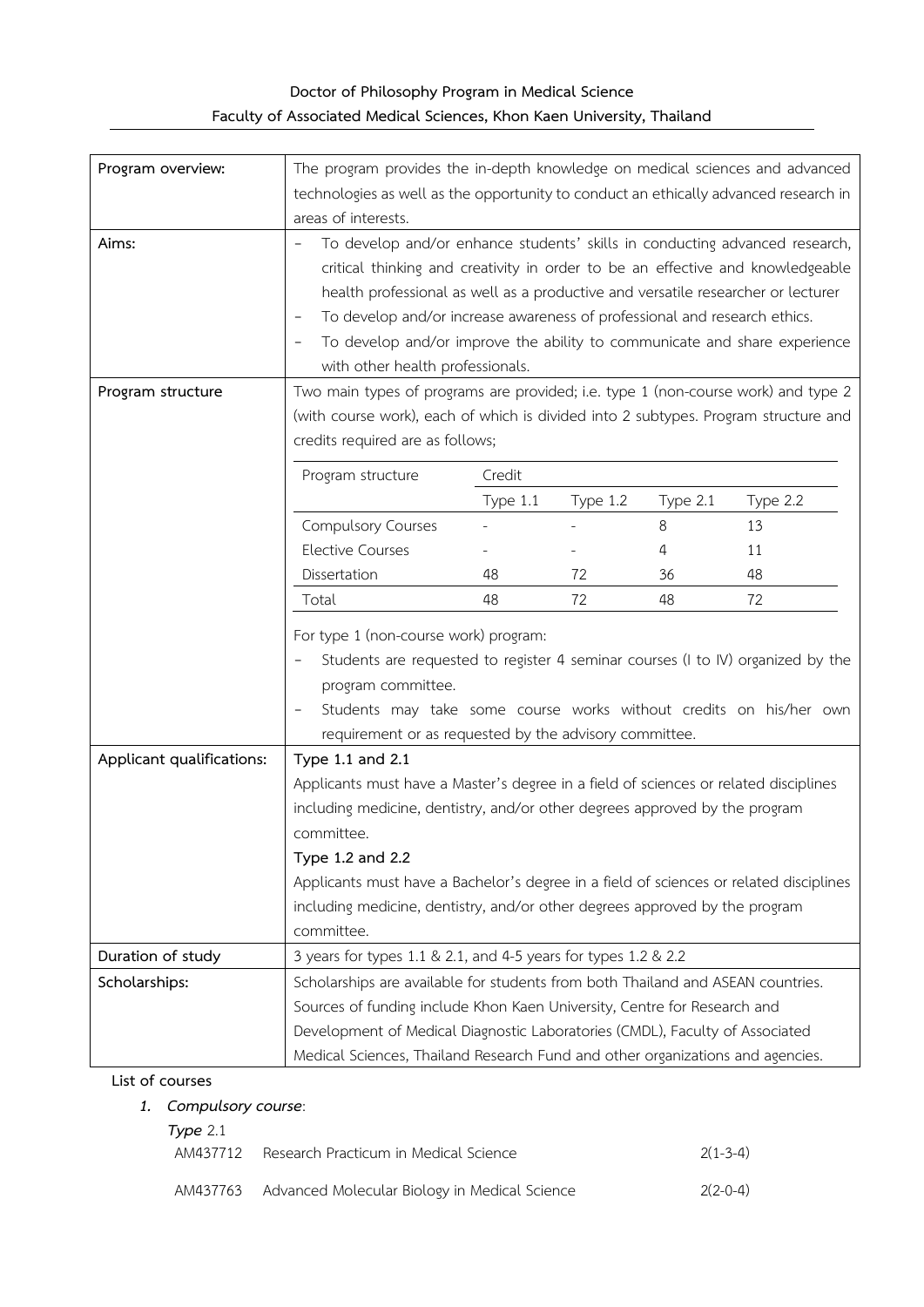| AM437991 Seminar I   | $1(1-0-3)$ |
|----------------------|------------|
| AM437992 Seminar II  | $1(1-0-3)$ |
| AM437993 Seminar III | $1(1-0-3)$ |
| AM437994 Seminar IV  | $1(1-0-3)$ |

#### *Type 2.2*

| AM427502 | Clinical Biochemistry and Medical Molecular Biology          | $2(2-0-4)$ |
|----------|--------------------------------------------------------------|------------|
| AM427503 | Molecular Biology and Related Techniques in Medical Sciences | $3(2-3-5)$ |
| AM437712 | Research Practicum in Medical Science                        | $2(1-3-4)$ |
| AM437763 | Advanced Molecular Biology in Medical Science                | $2(2-0-4)$ |
| AM437991 | Seminar I                                                    | $1(1-0-3)$ |
| AM437992 | Seminar II                                                   | $1(1-0-3)$ |
| AM437993 | Seminar III                                                  | $1(1-0-3)$ |
| AM437994 | Seminar IV                                                   | $1(1-0-3)$ |

### *2. Elective course:*

| AM427504 | AM427504 Critical Appraisal of Medical Sciences Research   | $2(2-0-4)$ |
|----------|------------------------------------------------------------|------------|
|          | Articles                                                   |            |
| AM427302 | AM427302 Integration of Laboratory Results for Thalassemia | $1(1-0-3)$ |
|          | Diagnosis                                                  |            |
| AM427301 | AM427301 Molecular Pathogenesis and Analysis of            | $2(1-3-4)$ |
|          | Thalassemia                                                |            |
| AM137206 | AM137206 Molecular Bacterial Genetics                      | $2(2-0-4)$ |
| AM427420 | AM427420 Molecular Genetics of Major Histocompatibility    | $2(2-0-4)$ |
|          | Complex                                                    |            |

*Note: In addition to these elective courses, students may enroll other courses approved by thesis advisor.*

### *3. Dissertation*

Each student selects a major advisor prior to conducting a research. A dissertation committee is appointed to assist the student in planning and conducting the study. Every semester, student must report thesis progress to the committee.

|                   |                                             | Credit                   |                          |          |                |
|-------------------|---------------------------------------------|--------------------------|--------------------------|----------|----------------|
|                   |                                             | Type $1.1$               | Type $1.2$               | Type 2.1 | Type2.2        |
| Year 1/Semester 1 |                                             |                          |                          |          |                |
| MD567712          | Cells and Molecular Biology                 |                          |                          |          | 3              |
| AM427502          | Clinical Biochemistry and Medical Molecular | $\overline{\phantom{0}}$ |                          |          | $\overline{2}$ |
|                   | Biology                                     |                          |                          |          |                |
| AM437712          | Research Practicum in Medical Science       |                          |                          | 2        | 2              |
| AM437996          | Dissertation                                | 9                        |                          |          |                |
| AM437997          | Dissertation                                |                          | 9                        |          |                |
| AM437998          | Dissertation                                |                          | $\overline{\phantom{0}}$ | 3        |                |
| XXX XXX           | Elective course                             |                          |                          | 4        | 2              |
|                   | Total credits registered                    | 9                        | 9                        | 9        | 9              |
|                   | Cumulative credits                          | 9                        | 9                        | 9        | 9              |

#### **Example of study plan**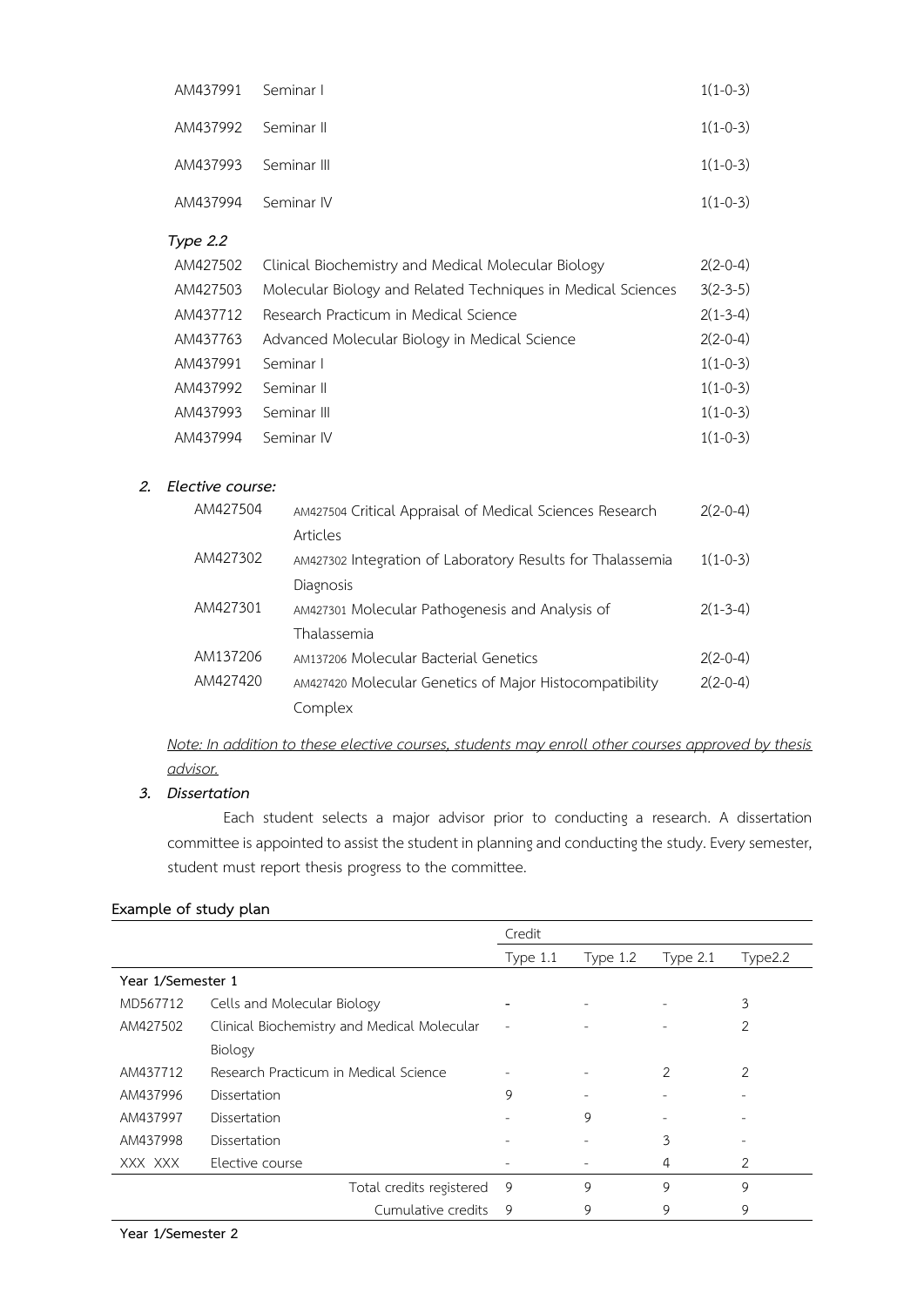| AM427503                                 | Molecular Biology Techniques in Medical |                                            |                          |                          | $\mathfrak{Z}$            |
|------------------------------------------|-----------------------------------------|--------------------------------------------|--------------------------|--------------------------|---------------------------|
| Sciences                                 |                                         |                                            |                          |                          |                           |
| AM437991<br>Seminar I                    |                                         |                                            |                          | 1                        | $\mathbf{1}$              |
| AM437996<br>Dissertation                 |                                         | 9                                          |                          |                          |                           |
| AM437997<br>Dissertation                 |                                         |                                            | 9                        |                          |                           |
| AM437998<br>Dissertation                 |                                         |                                            |                          | 8                        |                           |
| AM437999<br>Dissertation                 |                                         |                                            |                          |                          | $\ensuremath{\mathsf{3}}$ |
| XXX XXX<br>Elective course               |                                         |                                            | $\overline{\phantom{a}}$ | ÷                        | $\sqrt{2}$                |
|                                          | Total credits registered                | $\mathsf 9$                                | 9                        | 9                        | 9                         |
|                                          | Cumulative credits                      | 18                                         | 18                       | 18                       | 18                        |
|                                          |                                         | Credit                                     |                          |                          |                           |
|                                          |                                         | Type1.1                                    | Type1.2                  | Type2.1                  | Type2.2                   |
| Year 2/Semester 1                        |                                         |                                            |                          |                          |                           |
| AM437763<br>Science                      | Advanced Molecular Biology in Medical   |                                            |                          | $\mathbf{2}$             | $\overline{2}$            |
| AM437992<br>Seminar II                   |                                         |                                            |                          | 1                        | $\mathbf{1}$              |
| AM437996<br>Dissertation                 |                                         | 9                                          |                          |                          |                           |
| AM437997<br>Dissertation                 |                                         |                                            | 9                        |                          |                           |
| AM437998<br>Dissertation                 |                                         |                                            |                          | 6                        |                           |
| AM437999<br>Dissertation                 |                                         |                                            |                          |                          | 4                         |
| XXX XXX<br>Elective course               |                                         |                                            | $\qquad \qquad -$        | $\overline{\phantom{a}}$ | $\mathbf{2}$              |
|                                          | Total credits registered                | 9                                          | 9                        | $\overline{9}$           | 9                         |
|                                          | Cumulative credits                      | 27                                         | 27                       | 27                       | 27                        |
| Year 2/Semester 2                        |                                         |                                            |                          |                          |                           |
| Seminar III<br>AM437993                  |                                         |                                            |                          | $\mathbf{1}$             | 1                         |
| AM437996<br>Dissertation                 |                                         | 9                                          |                          |                          |                           |
| AM437997<br>Dissertation                 |                                         |                                            | 9                        |                          |                           |
| AM437998<br>Dissertation                 |                                         |                                            |                          | 8                        |                           |
| AM437999<br>Dissertation                 |                                         |                                            |                          |                          | 6                         |
|                                          |                                         |                                            |                          |                          |                           |
| Elective course<br>XXX XXX               | Total credits registered                | $\overline{\phantom{a}}$<br>$\overline{9}$ | 9                        | 9                        | $\mathbf{2}$<br>9         |
|                                          | Cumulative credits                      | 36                                         | 36                       | 36                       | 36                        |
| Year 3/Semester 1                        |                                         |                                            |                          |                          |                           |
| AM437994<br>AM437994 Seminar IV          |                                         |                                            |                          |                          |                           |
| Dissertation                             |                                         |                                            |                          | $\mathbf{1}$             | 1                         |
| AM437996                                 |                                         | 9                                          |                          |                          |                           |
| AM437997<br>Dissertation                 |                                         |                                            | 9                        |                          |                           |
| AM437998<br>Dissertation                 |                                         |                                            |                          | 8                        |                           |
| AM437999<br>Dissertation                 |                                         |                                            |                          |                          | 8                         |
|                                          | Total credits registered                | $\overline{9}$                             | 9                        | 9                        | 9                         |
|                                          | Cumulative credits                      | 45                                         | 45                       | 45                       | 45                        |
| Year 3/Semester 2                        |                                         |                                            |                          |                          |                           |
| AM437996<br>Dissertation                 |                                         | 3                                          |                          |                          |                           |
| AM437997<br>Dissertation<br>Dissertation |                                         |                                            | 9                        |                          |                           |
| AM437998<br>AM437999<br>Dissertation     |                                         |                                            |                          | 3                        | 9                         |
|                                          | Total credits registered                | 3                                          | 9                        | $\mathfrak{Z}$           | 9                         |
|                                          |                                         | 48                                         | 54                       | 48                       |                           |
|                                          | Cumulative credits                      |                                            |                          |                          | 54                        |

AM437996 Dissertation **Distribution AM437996** Dissertation